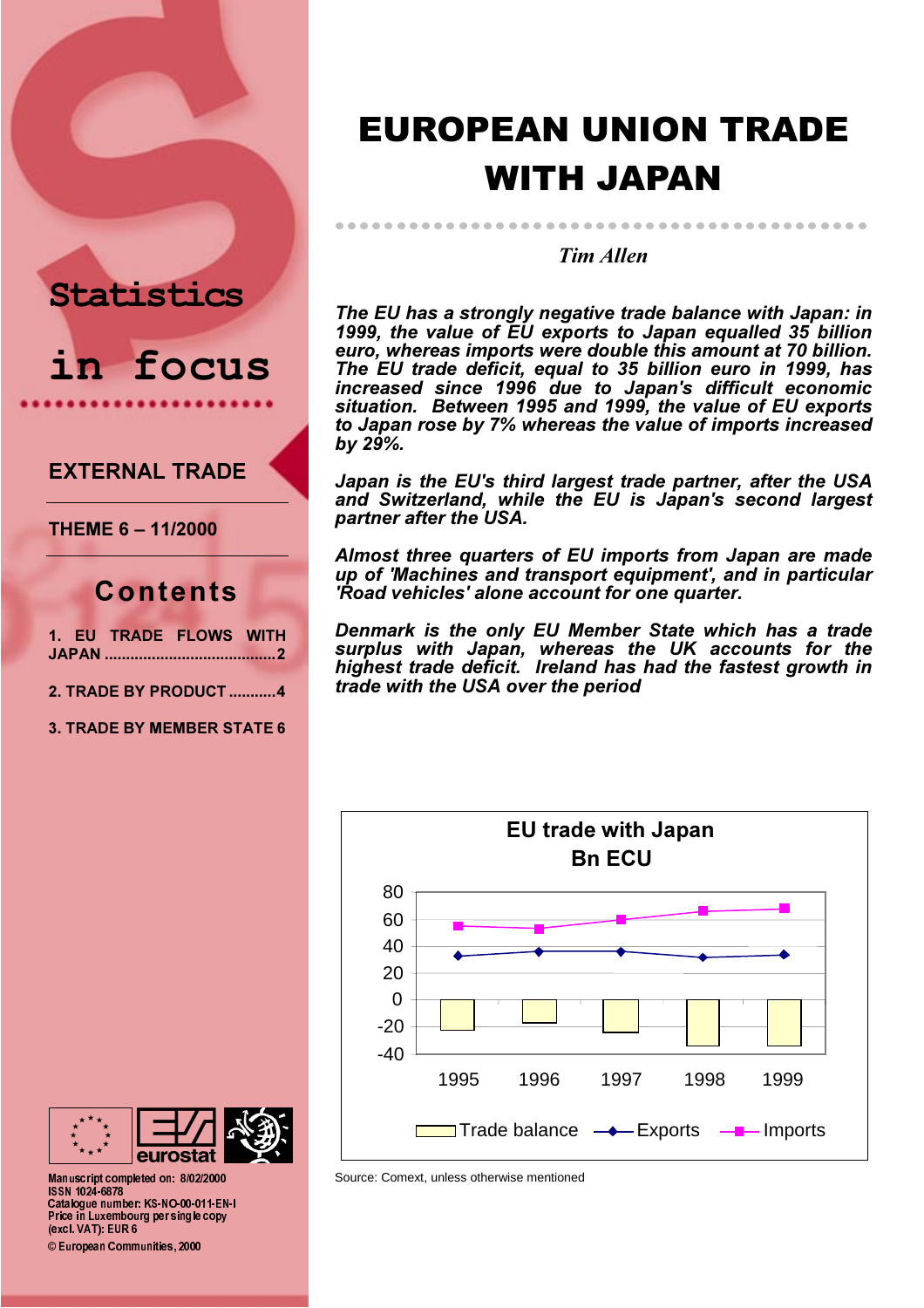

The fundamental feature of EU trade with Japan is the dominance of imports over exports, which leads to a consistent trade deficit. In 1998, the value of EU imports from Japan was more than double the value of exports.

The EU trade deficit reached a peak of 34 billion ECU in 1992, after which it fell to 17 billion in 1996. In the following two years, however, the gap between imports and exports widened again, reaching 34 billion ECU once more in 1998.

EU exports to Japan in volume fell in total by 10% between 1995 and 1998, contrary to total extra-EU exports, which increased by 17%. Due to an increase in price, however, the value of exports fell only by 4%, from 33 billion ECU in 1995 to 31 billion in 1998, but here again the trend was very different





from total extra-EU exports, which increased in value by 27% in the time period considered.

The volumes imported from Japan by the EU increased by 25% between 1995 and 1998, matching the increase in total extra-EU imports. The value of imports increased slightly less than total extra-EU imports, due to a fall in the price of Japanese imports, and a rise in that of total extra-EU imports in the period considered.

First figures for 1999 indicate that EU exports to Japan rose by 12%, to 35 billion euro, and imports rose by 6% to 70 billion. The trade deficit remained at 35 billion euro.

From 1995 to 1998 the yen fell by 16% against the ECU. In 1999 it strengthened considerably agianst the euro.

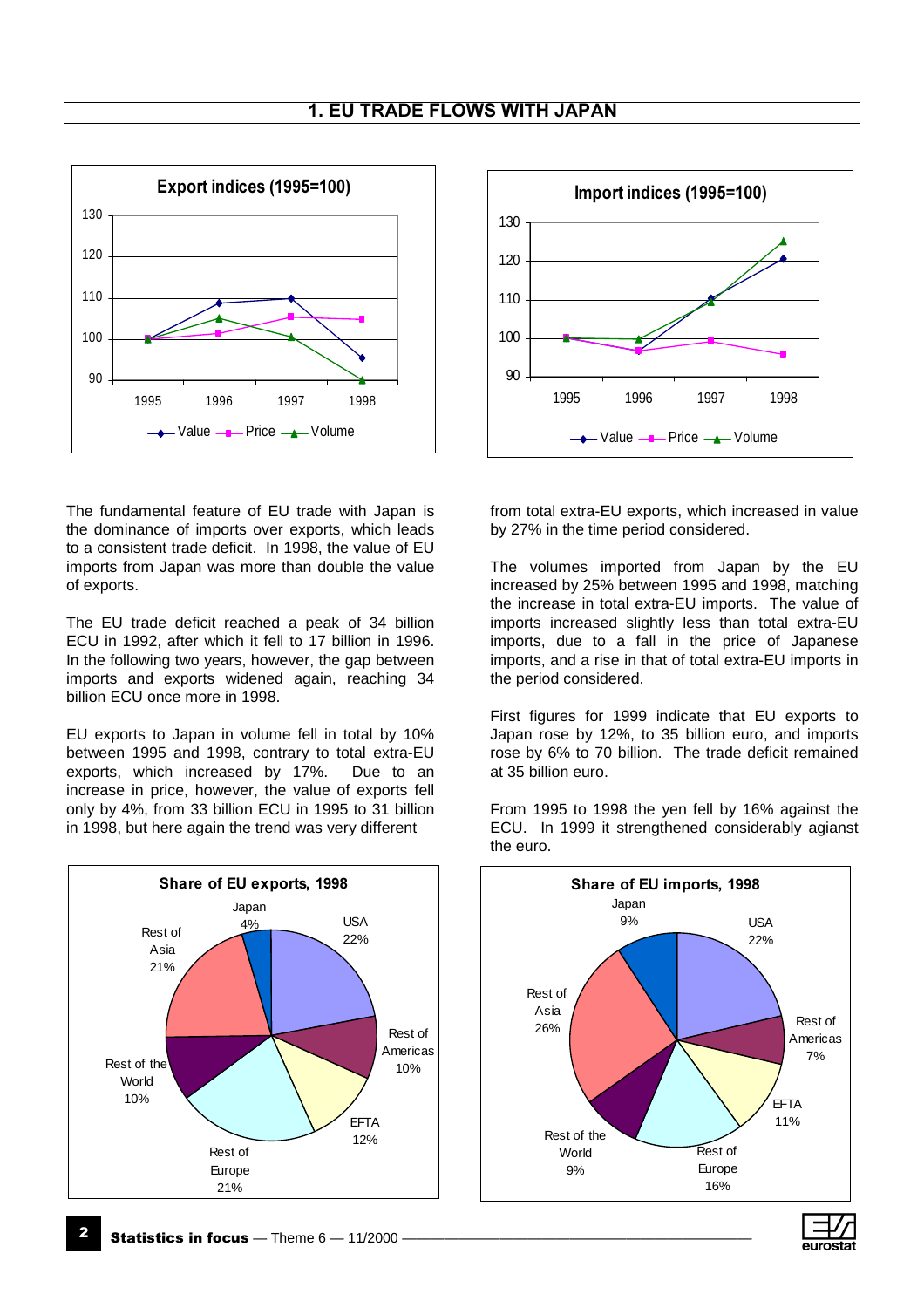### Main EU trading partners, 1998

(million ECU)

|             | <b>Exports</b> |                  | Imports |         | Trade    |
|-------------|----------------|------------------|---------|---------|----------|
|             |                | (%)              |         | $(\% )$ | Balance  |
| <b>USA</b>  | 160 051        | 22.2             | 150 779 | 21.5    | 9 2 7 2  |
| Switzerland | 56 920         | 7.9I             | 49 247  | 7.0     | 7672     |
| Japan       | 31 424         | 4.4              | 65 520  | 9.31    | -34 096  |
| China       | 17 367         | 2.4              | 41788   | 5.9     | $-24421$ |
| Norway      | 24 883         | 3.4              | 29 032  | 4.1     | -4 149   |
| Poland      | 28 066         | 3.9              | 16 109  | 2.3     | 11 958   |
| Russia      | 21 006         | 2.9              | 23 046  | 3.3     | $-2040$  |
| Turkey      | 22 069         | 3.1              | 13589   | 1.9     | 8480     |
| Czech Rep.  | 17 113         | 2.4              | 14 662  | 2.1     | 2 4 5 1  |
| Hungary     | 16748          | 2.3 <sub>l</sub> | 14 465  | 2.1     | 2 2 8 3  |
| Taiwan      | 12 058         | 1.7 <sub>l</sub> | 18 128  | 2.6     | $-6070$  |
| Brazil      | 15 592         | 2.2 <sub>l</sub> | 13 168  | 1.9     | 2424     |
| Canada      | 14827          | 2.1              | 12718   | 1.8     | 2 109    |
| Hong Kong   | 17 266         | 2.4              | 9674    | 1.4     | 7 592    |
| South Korea | 9 102          | 1.3              | 15 673  | 2.2     | -6 570   |

Main Japanese trading partners, 1998

(million ECU)

|               | Exports |      | Imports |      | Trade          |  |
|---------------|---------|------|---------|------|----------------|--|
|               |         | (%)  | $(\% )$ |      | <b>Balance</b> |  |
| <b>USA</b>    | 106 484 | 32.5 | 59 843  | 24.5 | 46 641         |  |
| EU            | 64 501  | 19.7 | 35 000  | 14.4 | 29 501         |  |
| China         | 18 443  | 5.6  | 32 940  | 13.5 | -14 497        |  |
| South Korea   | 14 908  | 4.5  | 11 277  | 4.6  | 3631           |  |
| Hong Kong     | 19 894  | 6.1  | 2089    | 0.9  | 17 805         |  |
| Australia     | 7 238   | 2.2  | 11 557  | 4.7  | -4 319         |  |
| Singapore     | 13 242  | 4.0  | 4 4 5 1 | 1.8  | 8791           |  |
| Malaysia      | 8907    | 2.7  | 8089    | 3.3  | 818            |  |
| Thailand      | 8956    | 2.7  | 7459    | 3.1  | 1498           |  |
| Indonesia     | 4 4 2 9 | 1.4  | 9959    | 4.1  | $-5530$        |  |
| Canada        | 5903    | 1.8  | 6650    | 2.7  | -747           |  |
| Philippines   | 6707    | 2.0  | 4 0 8 3 | 1.7  | 2624           |  |
| U.A. Emirates | 2 5 5 4 | 0.8  | 7760    | 3.2  | $-5206$        |  |
| Saudi Arabia  | 3476    | 1.1  | 6649    | 2.7  | -3 173         |  |
| Panama        | 5686    | 1.7  | 42      | 0.0  | 5 644          |  |

Source: UN

Japan is the EU's second largest partner for imports, after the USA, accounting for over 9% of total EU imports in 1998, and the third country of destination for EU exports, after the USA and Switzerland, accounting for a share of over 4%.

Since 1995, there has been a slight fall in the Japanese share of EU imports, and a slight increase in the Japanese share of EU exports.

The EU is Japan's second largest trading partner, after the USA, accounting for 20% of Japanese exports and 14% of Japanese imports in 1998.



The geographical dimension has a greater impact when imports are concerned, as imports from China and the rest of Asia amount to almost half of Japanese imports, with a lower share of imports from the USA and from the EU compared to exports. In particular, imports from China are almost equal to those from the EU. Also of interest are imports from Australia, which were equal to almost 5% of total imports to Japan in 1998.



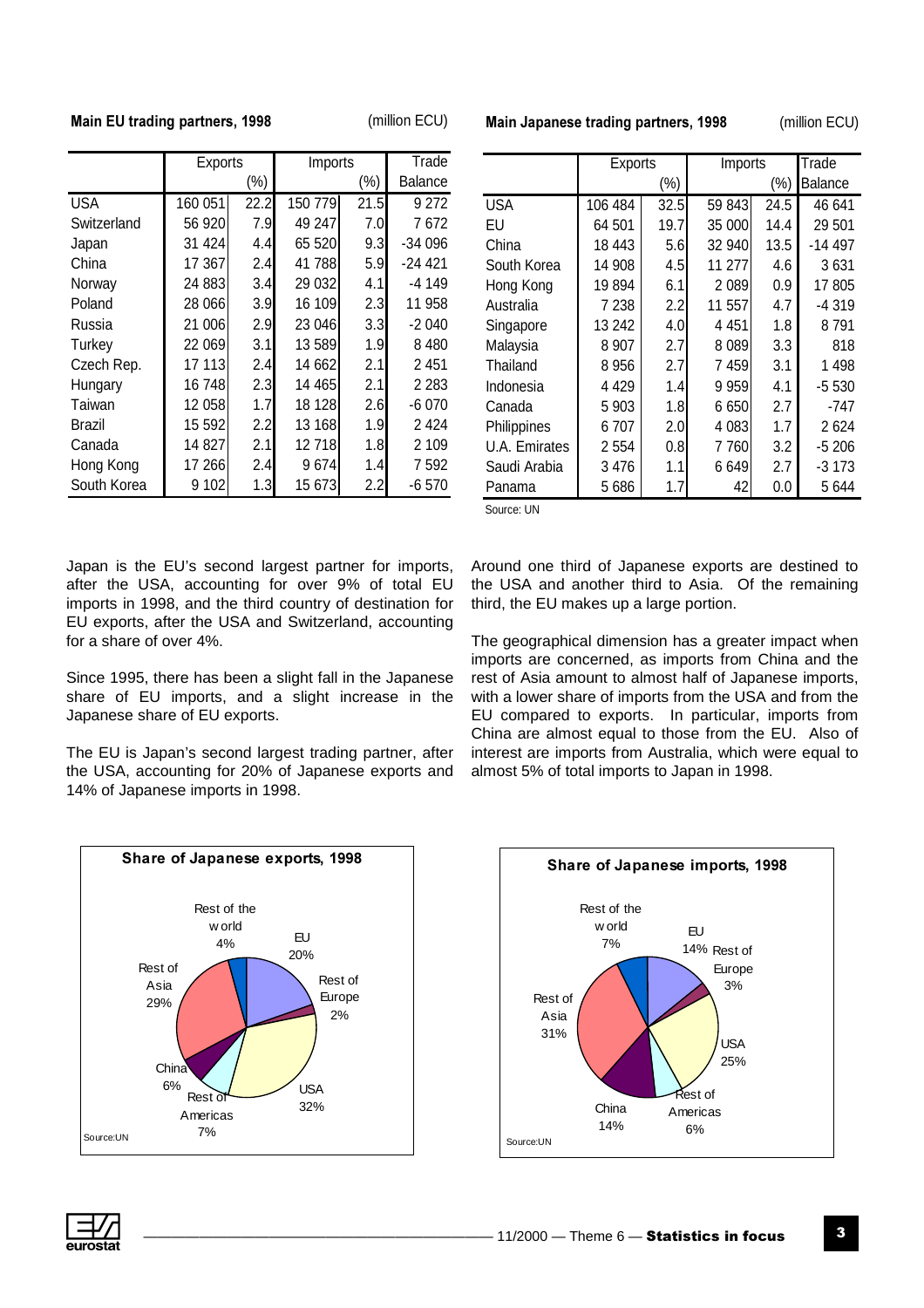(million ECU)

|                |                            |         | <b>Exports</b> |       |                  |          | Imports     |       |                | <b>Trade Balance</b> |          | <b>Cover ratio</b> |     |
|----------------|----------------------------|---------|----------------|-------|------------------|----------|-------------|-------|----------------|----------------------|----------|--------------------|-----|
|                |                            |         | Japan          |       |                  |          | Japan       |       |                |                      |          |                    |     |
|                | SITC Rev.3, 1-digit        |         | 95-98 ann.     | share | <b>IExtra-EU</b> | 1998     | 95-98 ann.  |       | share Extra-EU | EU-Japan Extra-EU    |          | EU-Japan Extra-EU  |     |
|                |                            | 1998    | growth rate    | (%)   | 1998             |          | growth rate | (%)   | 1998           | 1998                 |          | 1998               |     |
| Total          |                            | 31 4 24 | $-1.5$         | 100.0 | 731 851          | 65 5 20  | 6.5         | 100.0 | 713 074        | $-34096$             | 18776    | 48                 | 103 |
| $\mathbf 0$    | Food and live animals      | 867     | $-1.6$         | 5.9   | 31 720           | 78       | 5.4         | 0.1   | 45 383         | 1789                 | $-13663$ | 2388               | 70  |
| 1              | Beverages and tobacco      | 416     | 18.3           | 4.5   | 12 0 32          | 16       | 19.4        | 0.0   | 4 4 6 6        | 1 401                | 7565     | 9012               | 269 |
| $\overline{2}$ | Crude materials            | 817     | 0.2            | 2.6   | 11 643           | 319      | 10.4        | 0.5   | 39 363         | 498                  | -27 720  | 256                | 30  |
| 3              | Energy                     | 50      | 14.5           | 0.2   | 13 972           | 51       | $-8.2$      | 0.1   | 65 231         | $-2$                 | $-51259$ | 96                 | 21  |
| 4              | Animal, vegetable oil, fat | 109     | 19.3           | 0.3   | 2841             | 10       | 27.1        | 0.0   | 2 9 8 3        | 100                  | $-142$   | 1151               | 95  |
| 5              | Chemicals                  | 5 3 6 8 | $-0.7$         | 17.1  | 95 738           | 4 180    | 6.0         | 6.4   | 55 470         | 1 1 8 8              | 40 268   | 128                | 173 |
| 6              | Basic manufactures         | 3 1 64  | $-7.1$         | 10.1  | 113 127          | 3923     | 5.4         | 6.0   | 94 916         | $-759$               | 18 211   | 81                 | 119 |
| 7              | Machinery and vehicles     | 11 730  | $-2.8$         | 37.3  | 344 681          | 48 4 8 0 | 6.2         | 74.0  | 266 530        | $-36750$             | 78 151   | 24                 | 129 |
| 8              | Misc. manufactured art.    | 5 9 5 0 | $-0.7$         | 18.9  | 89 225           | 7744     | 8.4         | 11.8  | 116 276        | $-1794$              | $-27051$ | 77                 | 77  |
| 9              | Articles not classified    | 952     | 1.8            | 3.0   | 16871            | 718      | 14.4        | 1.1   | 22 456         | 233                  | $-5584$  | 132                | 75  |

EU trade with Japan is very concentrated in specific product groups, especially as far as imports are concerned.

In 1998, 74% of EU imports from Japan, equal to 48.5 billion ECU, were made up of 'Vehicles and machinery' products. This led to an enormous trade deficit with Japan of almost 37 billion ECU for these products, as imports exceeded exports by more than four times. The interesting feature is that the EU's trade deficit with Japan was in fact almost entirely the reflection of this deficit for 'Vehicles and Machinery', as the remaining product groups together recorded a small trade surplus with Japan; in particular exports of 'Food and live animals' and 'Beverages and tobacco' greatly exceeded imports.

Amongst the 'Vehicles and machinery' products, 'Road vehicles' make up a large share of imports from Japan (24% of the total in 1998), and in particular 'Motor cars', alone accounted for 16% of the total in 1998, around 5 times the corresponding share of total extra-EU imports.

Other 'Vehicles and machinery' products, such as 'Office machines', 'Telecommunication and sound recording products', together with 'General industrial and electrical machinery', also make up a high share of imports from Japan, in 1998 equal to around double the corresponding share of total extra-EU imports.



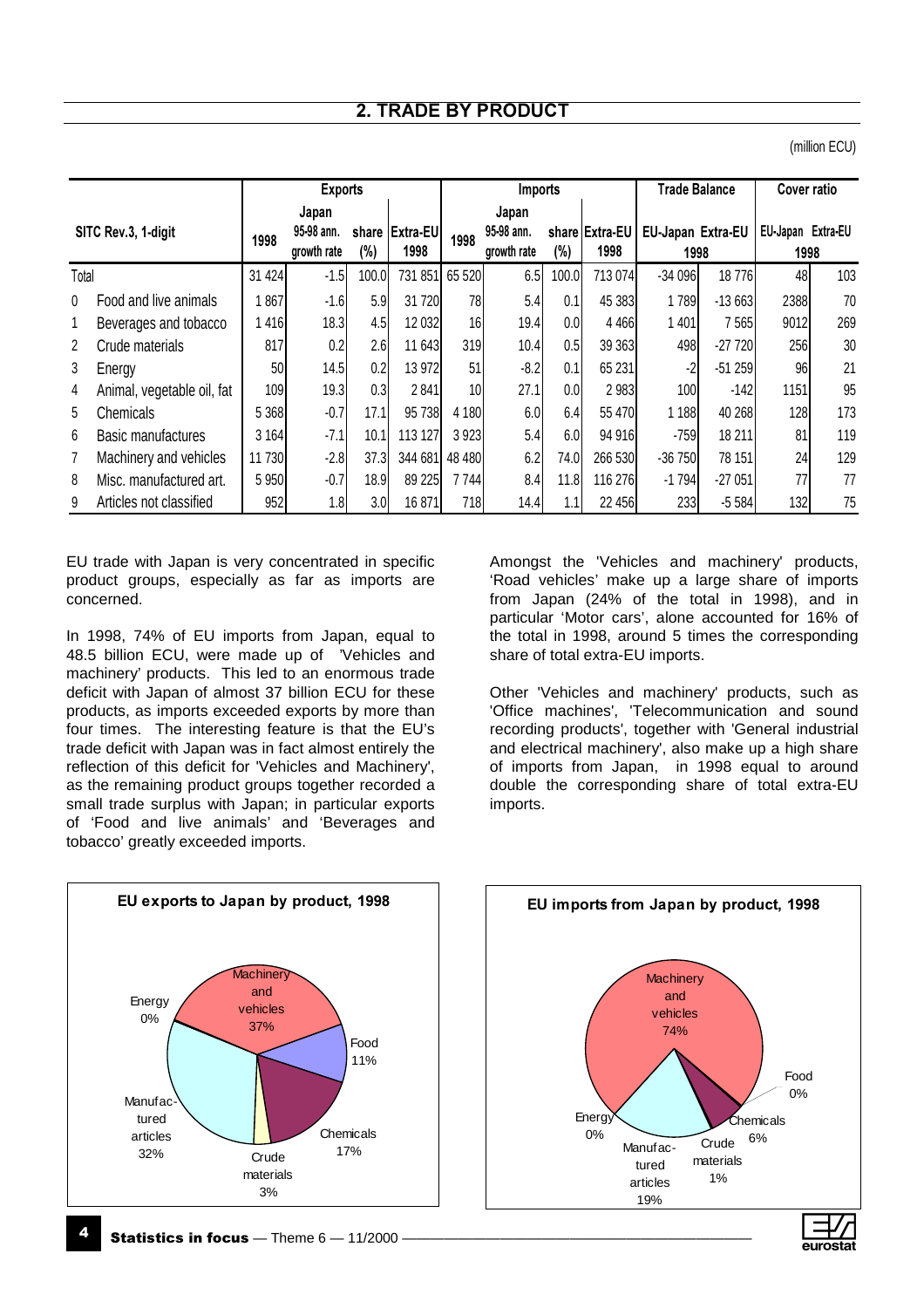### Share of EU exports by main products, 1998

| 2-digit | SITC, Rev.3<br>of which: | Description                                            | Share of exports to<br>Japan (%) | Share of total EU<br>exports $(\%)$ |
|---------|--------------------------|--------------------------------------------------------|----------------------------------|-------------------------------------|
|         | 78                       | Road vehicles (including air-cushion vehicles)         | 14.5                             | 9.3                                 |
|         |                          | 781 Motor cars and other motor vehicles                | 12.1                             | 5.3                                 |
|         |                          | 784 Parts and acc. of motor vehicles                   | 1.9                              | 2.6                                 |
|         | 77                       | Elec. machinery, app. and appl., n.e.s. etc.           | 5.4                              | 7.3                                 |
|         |                          | 776 Thermionic, cold or photo-cathode valves and tubes | 1.6                              | 1.9                                 |
|         |                          | 778 Electric machinery and apparatus, n.e.s.           | 1.3                              | 1.3                                 |
|         | 51                       | Organic chemicals                                      | 5.0                              | 2.8                                 |
|         |                          | 515 Organo-inorganic compounds, heterocyclic comp.,    | 2.8                              | 1.3                                 |
|         | 54                       | Medical and pharmaceutical products                    | 4.8                              | 3.7                                 |
|         |                          | 542 Medicaments                                        | 3.1                              | 2.8                                 |
|         | 84                       | Articles of apparel and clothing accessories           | 4.8                              | 1.9                                 |
|         | 89                       | Miscellaneous manufactured articles, n.e.s.            | 4.5                              | 4.1                                 |
|         | 11                       | <b>Beverages</b>                                       | 4.2                              | 1.3                                 |
|         | 87                       | Prof., scient. and contr. instr. and app., n.e.s.      | 4.1                              | 2.5                                 |
|         | 75                       | Office machines and autom. data-proc. machines         | 4.0                              | 2.9                                 |
|         | 74                       | General ind. mach. and equip., n.e.s., etc.            | 3.9                              | 6.5                                 |

The remaining product groups register a lower share of imports from Japan compared with the extra-EU total; in particular, 'Food', 'Energy' and 'Crude materials', accounted together for less than 1% of total EU imports from Japan in 1998.

EU exports to Japan are less concentrated than imports in 'Machinery and vehicles' products, which in 1998 accounted for a value of 12 billion ECU (37% of total exports to Japan, compared to 47% of total

extra-EU exports); within this product group, however, the share of 'Road vehicles' is higher than that relative to extra-EU trade as a whole (15% compared to 9% in 1998).

The EU also exports to Japan a higher than average share of 'Chemicals', and particularly of 'Organic chemicals'; finally the same can be said for EU exports to Japan of 'Articles of apparel and clothing accessories' and 'Beverages'.

| SITC, Rev.3 |           | Description                                            | Share of imports from | Share of total EU |  |
|-------------|-----------|--------------------------------------------------------|-----------------------|-------------------|--|
| 2-digit     | of which: |                                                        | Japan (%)             | imports (%)       |  |
| 78          |           | Road vehicles (including air-cushion vehicles)         | 23.8                  | 5.2               |  |
|             |           | 781 Motor cars and other motor vehicles                | 16.0                  | 3.0               |  |
|             |           | 785 Motorcycles                                        | 3.6                   | 0.6               |  |
|             |           | 784 Parts and acc. of the motor vehicles               | 3.1                   | 1.1               |  |
| 77          |           | Elec. machinery, app. and appl., n.e.s. etc.           | 13.9                  | 7.6               |  |
|             |           | 776 Thermionic, cold or photo-cathode valves and tubes | 5.5                   | 2.8               |  |
|             |           | 778 Electric machinery and apparatus, n.e.s.           | 5.1                   | 1.7               |  |
| 75          |           | Office machines and autom. data-proc. machines         | 13.3                  | 7.6               |  |
|             |           | 752 Automatic data processing mach. and units thereof  | 7.6                   | 4.1               |  |
|             |           | 759 Parts and acc. for usewith mach. of groups 751-2   | 4.8                   | 3.2               |  |
| 76          |           | Telecommunications and sound recording etc.            | 6.9                   | 3.7               |  |
| 74          |           | General ind. mach. and equip., n.e.s., etc.            | 5.7                   | 2.9               |  |
| 89          |           | Miscellaneous manufactured articles, n.e.s.            | 5.4                   | 4.2               |  |
| 71          |           | Power-generating machinery and equipment               | 3.7                   | 3.3               |  |
| 88          |           | Photographic app.  optical goods; watches, clocks      | 3.3                   | 1.4               |  |
| 72          |           | Machinery specialized for particular industries        | 3.3                   | 1.9               |  |
| 87          |           | Prof., scient. and contr. instr. and app., n.e.s.      | 2.8                   | 2.3               |  |

## EU imports by main products, 1998

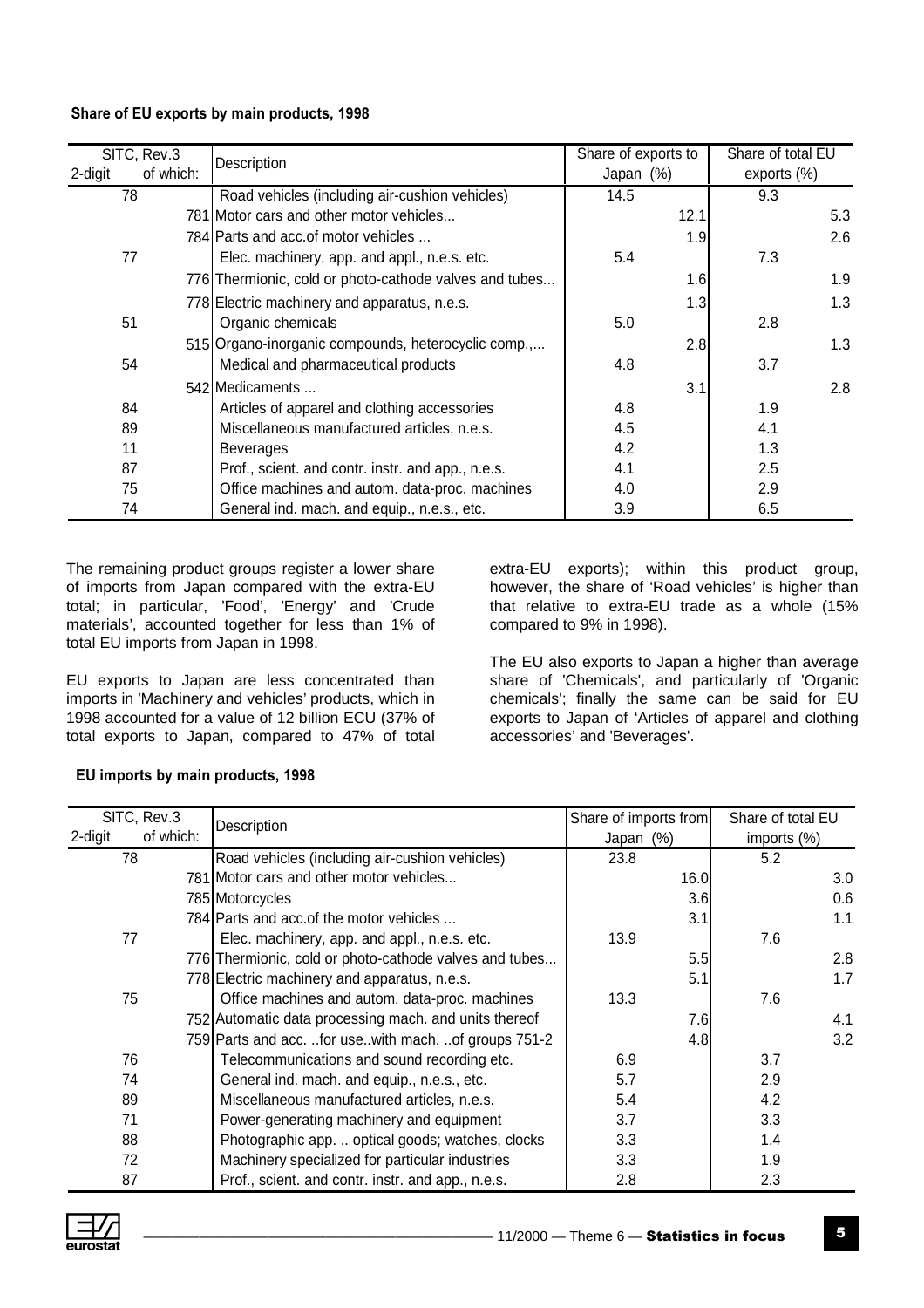## **3. TRADE BY MEMBER STATE**

|               |         |             | <b>Exports</b> |          |         | <b>Imports</b> |        |          | <b>Trade Balance</b> |          | <b>Cover ratio</b> |       |
|---------------|---------|-------------|----------------|----------|---------|----------------|--------|----------|----------------------|----------|--------------------|-------|
|               |         | Japan       |                |          |         | Japan          |        |          |                      |          |                    |       |
|               | 1998    | 95-98 ann.  | share          | extra-EU | 1998    | 95-98 ann.     | share  | extra-EU | EU Japan Extra-EU    |          | EU-Japan Extra-EU  |       |
|               |         | growth rate | (%)            | 1998     |         | growth rate    | $(\%)$ | 1998     | 1998                 |          | 1998               |       |
| EU-15         | 31 4 24 | $-1.5$      | 100.0          | 731 851  | 65 520  | 6.5            | 100.0  | 713 074  | $-34096$             | 18776    | 48.0               | 102.6 |
| <b>BLEU</b>   | 1545    | $-2.2$      | 4.9            | 38 538   | 3866    | 2.8            | 5.9    | 43 5 63  | $-2321$              | $-5024$  | 40.0               | 88.5  |
| DK            | 1 1 5 1 | $-6.2$      | 3.7            | 14 668   | 751     | $-2.2$         | 1.1    | 12 3 9 6 | 400                  | 2 2 7 2  | 153.2              | 118.3 |
| D             | 9 2 8 9 | $-2.6$      | 29.6           | 210 913  | 17 964  | 4.0            | 27.4   | 172 418  | $-8675$              | 38 495   | 51.7               | 122.3 |
| EL            | 68      | 1.9         | 0.2            | 4 4 6 0  | 877     | 19.1           | 1.3    | 8 9 0 3  | $-810$               | $-443$   | 7.7                | 50.1  |
| E             | 872     | $-1.9$      | 2.8            | 27 501   | 2839    | 9.0            | 4.3    | 35 153   | $-1967$              | $-7653$  | 30.7               | 78.2  |
| F             | 4 2 2 3 | $-0.9$      | 13.4           | 107 615  | 5703    | 3.3            | 8.7    | 89 062   | $-1480$              | 18 5 52  | 74.0               | 120.8 |
| <b>IRL</b>    | 1 4 5 1 | 13.5        | 4.6            | 17 605   | 2 1 3 5 | 22.0           | 3.3    | 14782    | $-684$               | 2822     | 67.9               | 119.1 |
|               | 3612    | $-3.9$      | 11.5           | 94 445   | 4 2 3 0 | 7.3            | 6.5    | 73 969   | $-618$               | 20 476   | 85.4               | 127.7 |
| <b>NL</b>     | 1656    | 1.6         | 5.3            | 40 204   | 8 2 2 7 | 13.8           | 12.6   | 76 618   | $-6571$              | $-36414$ | 20.1               | 52.5  |
| A             | 513     | $-4.7$      | 1.6            | 20 477   | 834     | $-1.3$         | 1.3    | 16 321   | $-320$               | 4 1 5 6  | 61.6               | 125.5 |
| P             | 114     | $-5.7$      | 0.4            | 3 9 8 0  | 939     | 18.7           | 1.4    | 7498     | $-825$               | $-3518$  | 12.1               | 53.1  |
| <b>FIN</b>    | 574     | $-9.7$      | 1.8            | 17 137   | 1 2 5 0 | 3.8            | 1.9    | 10 080   | $-676$               | 7 0 5 7  | 45.9               | 170.0 |
| S             | 1589    | $-4.2$      | 5.1            | 31 798   | 1746    | 0.5            | 2.7    | 18777    | $-157$               | 13 0 21  | 91.0               | 169.3 |
| UK.           | 4767    | 1.8         | 15.2           | 102 509  | 14 159  | 6.8            | 21.6   | 133 532  | $-9392$              | $-31023$ | 33.7               | 76.8  |
| <b>EUR-11</b> | 23 849  | $-1.7$      | 75.9           | 578 416  | 47 987  | 6.6            | 73.2   | 539 466  | $-24138$             | 38 950   | 49.7               | 107.2 |

It must be stressed that EU trade data by Member State (and in particular import data) is liable to be distorted by the so-called 'Rotterdam effect'; this concerns goods entering the EU via the Netherlands, which may be registered as the country of importation, although it often is not the final destination country. Trade data by country should thus be interpreted with caution, especially when the Netherlands are concerned.

When EU trade with Japan by Member State is compared with total extra-EU trade, the general distribution is not very different, except for a lower share of imports from Japan by France and Italy and a slightly higher share by the UK.



All Member States register a trade deficit with Japan except for Denmark, for which exports were 50% higher than imports in 1998.

The UK, Germany and the Netherlands contribute most in absolute terms to the trade deficit, but the cover ratios, which give a measure of trade composition independent of the size of the flows (exports/imports\*100), indicate other countries with extremely low exports relative to imports, such as Greece and Portugal; these two countries only export to Japan around 1/10 of the value they import.

Ireland has recorded the fastest growth in trade with Japan over the period, with exports up by nearly 50% and imports almost doubling.



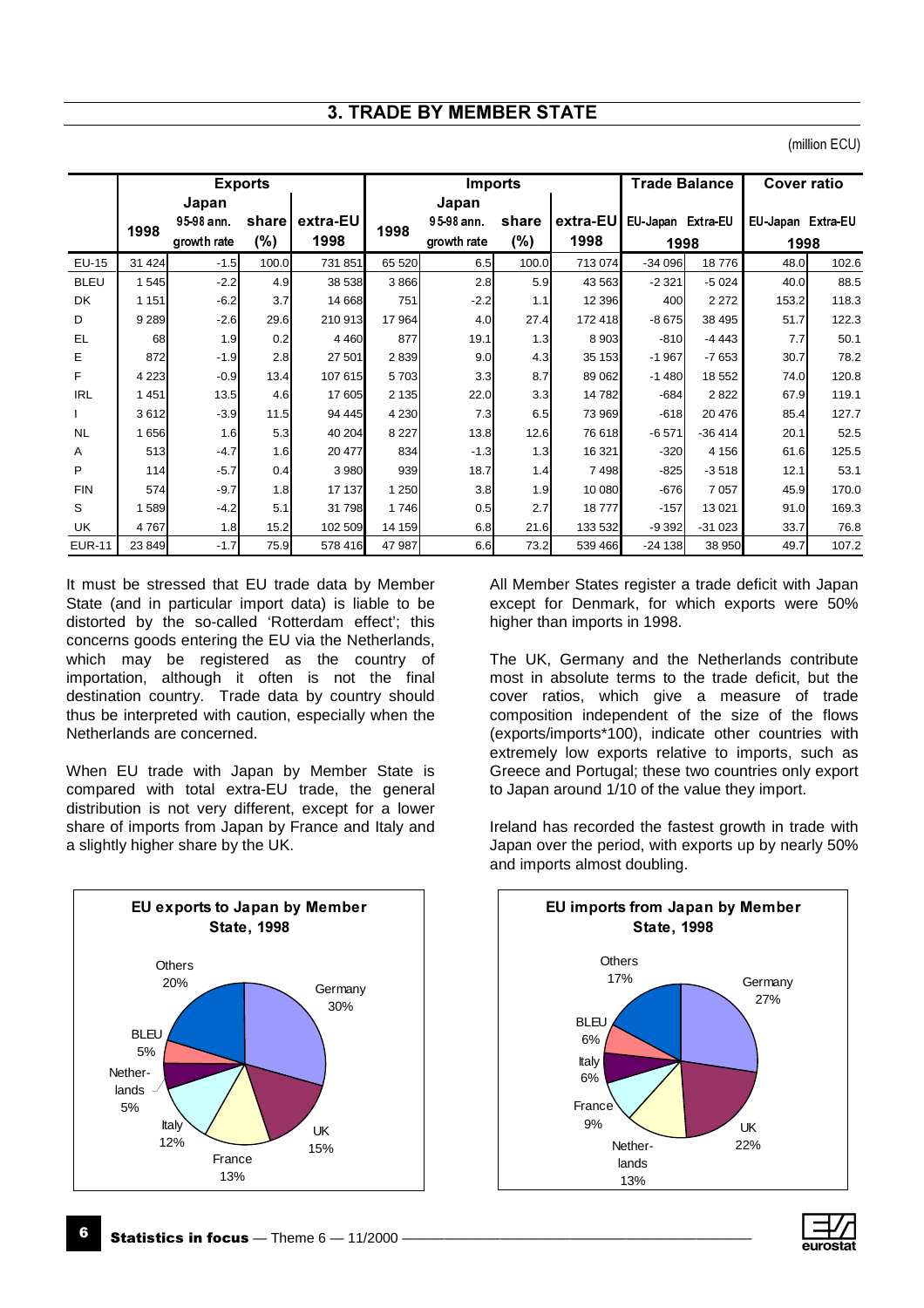(million ECU)

EU trade with Japan by Member State and main product groups, 1998 (SITC, rev.3)

|               |         |      |             | <b>Exports</b> |                                  |              | <b>Imports</b> |                |                         |         |          |              |
|---------------|---------|------|-------------|----------------|----------------------------------|--------------|----------------|----------------|-------------------------|---------|----------|--------------|
|               | Food    |      |             |                | Crude   Energy   Chem.   Machin. | <b>Other</b> |                |                | Food Crude Energy Chem. |         | Machin.  | <b>Other</b> |
|               |         | mat. |             |                | & vehic.                         |              |                | mat.           |                         |         | & vehic. |              |
| <b>EU-15</b>  | 3 2 8 3 | 927  | 50          | 5 3 6 8        | 11 730                           | 10 066       | 94             | 329            | 51                      | 4 180   | 48 480   | 12 386       |
| <b>BLEU</b>   | 100     | 50   | 3           | 598            | 311                              | 484          | 3              | 42             | 4                       | 406     | 2 708    | 703          |
| DK            | 566     | 15   | $\mathbf 0$ | 63             | 133                              | 374          | 2              | $\overline{2}$ | $\Omega$                | 23      | 583      | 142          |
| D             | 256     | 52   | 9           | 1653           | 5 3 2 6                          | 993          | 16             | 75             | 24                      | 1 0 1 2 | 13 380   | 3 4 5 6      |
| EL            | 38      | 4    | 10          | 0              |                                  | 15           | 2              | $\Omega$       | 0                       | 14      | 783      | 78           |
| E             | 206     | 189  | $\mathbf 0$ | 77             | 183                              | 217          | 19             | 20             | 0                       | 207     | 2 0 8 7  | 505          |
| F             | 957     | 64   | 11          | 771            | 891                              | 528          | 9              | 28             | 5                       | 567     | 3 9 3 9  | 1 154        |
| <b>IRL</b>    | 54      | 3    | $\mathbf 0$ | 486            | 579                              | 328          | 1              |                | 0                       | 165     | 1783     | 184          |
|               | 335     | 81   |             | 311            | 710                              | 2 174        | 3              | 46             | 10                      | 419     | 2894     | 858          |
| <b>NL</b>     | 308     | 142  | 6           | 290            | 396                              | 513          | 18             | 25             | 5                       | 597     | 5727     | 855          |
| A             | 28      | 65   | $\Omega$    | 40             | 174                              | 207          | 0              | 5              | 0                       | 41      | 653      | 135          |
| P             | 15      | 20   | $\Omega$    | 4              | 30                               | 44           | 1              |                | 0                       | 26      | 813      | 97           |
| <b>FIN</b>    | 11      | 95   |             | 39             | 160                              | 269          | 1              | 3              | 0                       | 32      | 1 1 2 5  | 90           |
| S             | 11      | 104  | 0           | 189            | 865                              | 419          | 3              | 5              | 0                       | 92      | 1 344    | 302          |
| UK            | 398     | 43   | 8           | 845            | 1970                             | 503          | 16             | 75             | $\overline{2}$          | 579     | 10 660   | 2828         |
| <b>EUR-11</b> | 2 2 7 0 | 760  | 31          | 4 2 7 0        | 8761                             | 7757         | 72             | 247            | 49                      | 3 4 7 2 | 35 110   | 9 0 36       |

An analysis of the trade with Japan by product in 1998 • reveals some interesting differences between Member States:

- Almost one third of EU exports of 'Food and live animals' originated from Denmark.
- Half of EU exports of 'Beverages and tobacco' originated from France.
- Greece exported almost one fifth of the total of 'Energy' products.
- Spain exported almost half of the total 'Animal, vegetable oil and fats'.
- Germany had a 45% share of exports of 'Machinery and vehicles.
- Around half of EU imports of 'Energy' products went to Germany.
- Around half of EU imports of 'Animal, vegetable oil and fats' went to Belgium and Luxembourg.

## $\triangleright$  ESSENTIAL INFORMATION – METHODOLOGICAL NOTES

| Data sources: Customs sources, Eurostat Comext database; for<br>Japanese data: the UN' Comtrade database. Divergences between        | exports.<br>Indices: Changes over time in the value of trade are influenced by<br>changes in prices and the quantities marketed. Eurostat calculates<br>Fisher's annual chain indices to measure these two effects. Price<br>indices are approximated by unit value indices. |  |  |  |  |
|--------------------------------------------------------------------------------------------------------------------------------------|------------------------------------------------------------------------------------------------------------------------------------------------------------------------------------------------------------------------------------------------------------------------------|--|--|--|--|
| the two sources on figures concerning bilateral trade can be partly<br>explained by the use of different methodologies and concepts. |                                                                                                                                                                                                                                                                              |  |  |  |  |
| System: Special trade.                                                                                                               |                                                                                                                                                                                                                                                                              |  |  |  |  |
| Goods classification: Third revision of the Standard International<br>Trade Classification (SITC).                                   | EFTA:<br>Switzerland.<br>Liechtenstein,<br>Iceland.<br>Norway,<br><b>BLEU:</b> Belgo-Luxembourg Economic Union                                                                                                                                                               |  |  |  |  |
| <b>Statistical values:</b> CIF values for imports and FOB values for                                                                 | In this report, 1 Bn ECU= 1000 million ECU.                                                                                                                                                                                                                                  |  |  |  |  |

Please consult www.europa.eu.int/comm/eurostat/ for further information.